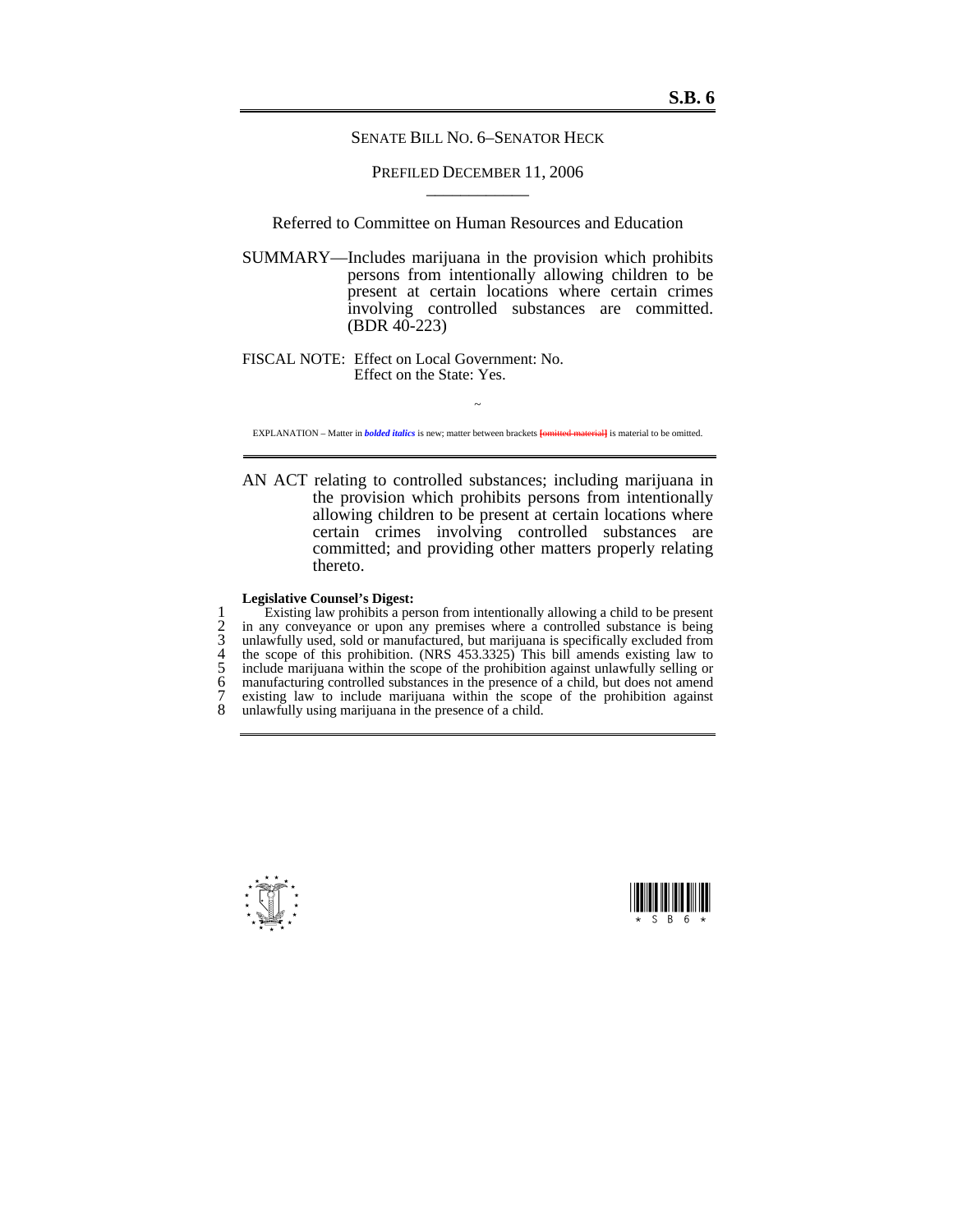## THE PEOPLE OF THE STATE OF NEVADA, REPRESENTED IN SENATE AND ASSEMBLY, DO ENACT AS FOLLOWS:

1 **Section 1.** NRS 453.3325 is hereby amended to read as 2 follows: follows:

3 453.3325 1. A person shall not intentionally allow a child to 4 be present in any conveyance or upon any premises wherein  $\overline{44}$ : 4 be present in any conveyance or upon any premises wherein  $\frac{a}{a}$  *:*  $\frac{a}{b}$  *A* controlled substance other than marijuana  $\frac{a}{b}$ 

 $\overline{a}$  **A** controlled substance other than marijuana  $\overline{b}$ :

 $\frac{6}{7}$   $\frac{6}{453}$   $\frac{1}{15}$  *is* being used in violation of the provisions of NRS<br>  $\frac{7}{7}$  453.011 to 453.552 inclusive if the person in any manner  $453.011$  to  $453.552$ , inclusive, if the person in any manner 8 knowingly engages in or conspires with, aids or abets another 9 person to engage in such activity;<br>10 (b)  $\frac{H-1}{H-1}$  A controlled substant

10 (b) **[**Is**]** *A controlled substance is* being sold, exchanged, 11 bartered, supplied, prescribed, dispensed, given away or 12 administered in violation of the provisions of NRS 453.011 to 13 453.552 inclusive if the person in any manner knowingly engages 13 453.552, inclusive, if the person in any manner knowingly engages 14 in or conspires with, aids or abets another person to engage in such 15 activity: or 15 activity; or  $16$  (c)  $\overline{Hs}$ 

16 (c) **[**Is**]** *A controlled substance is* being or has been 17 manufactured or compounded in violation of the provisions of NRS 18 453.011 to 453.552, inclusive, if the person in any manner<br>19 knowingly engages in or conspires with, aids or abets another knowingly engages in or conspires with, aids or abets another 20 person to engage in such activity.

21 2. Unless a greater penalty is provided by specific statute:<br>22 (a) A person who violates the provisions of paragraph

 $(a)$  A person who violates the provisions of paragraph  $(a)$  of 23 subsection 1:

24 (1) If the violation does not proximately cause substantial 25 bodily harm or death to the child is quilty of a category C felony bodily harm or death to the child, is guilty of a category  $C$  felony 26 and shall be punished as provided in NRS 193.130.

27 (2) If the violation proximately causes substantial bodily 28 harm to the child other than death, is guilty of a category B felony 28 harm to the child other than death, is guilty of a category B felony<br>29 and shall be punished by imprisonment in the state prison for a and shall be punished by imprisonment in the state prison for a 30 minimum term of not less than 6 years and a maximum term of not more than 20 years, and shall be further punished by a fine of not 32 more than \$20,000.

33 (3) If the violation proximately causes the death of the child, 34 is guilty of murder, which is a category A felony, and shall be 35 punished as provided in NRS 200.030.

36 (b) A person who violates the provisions of paragraph (b) of subsection  $1$ :



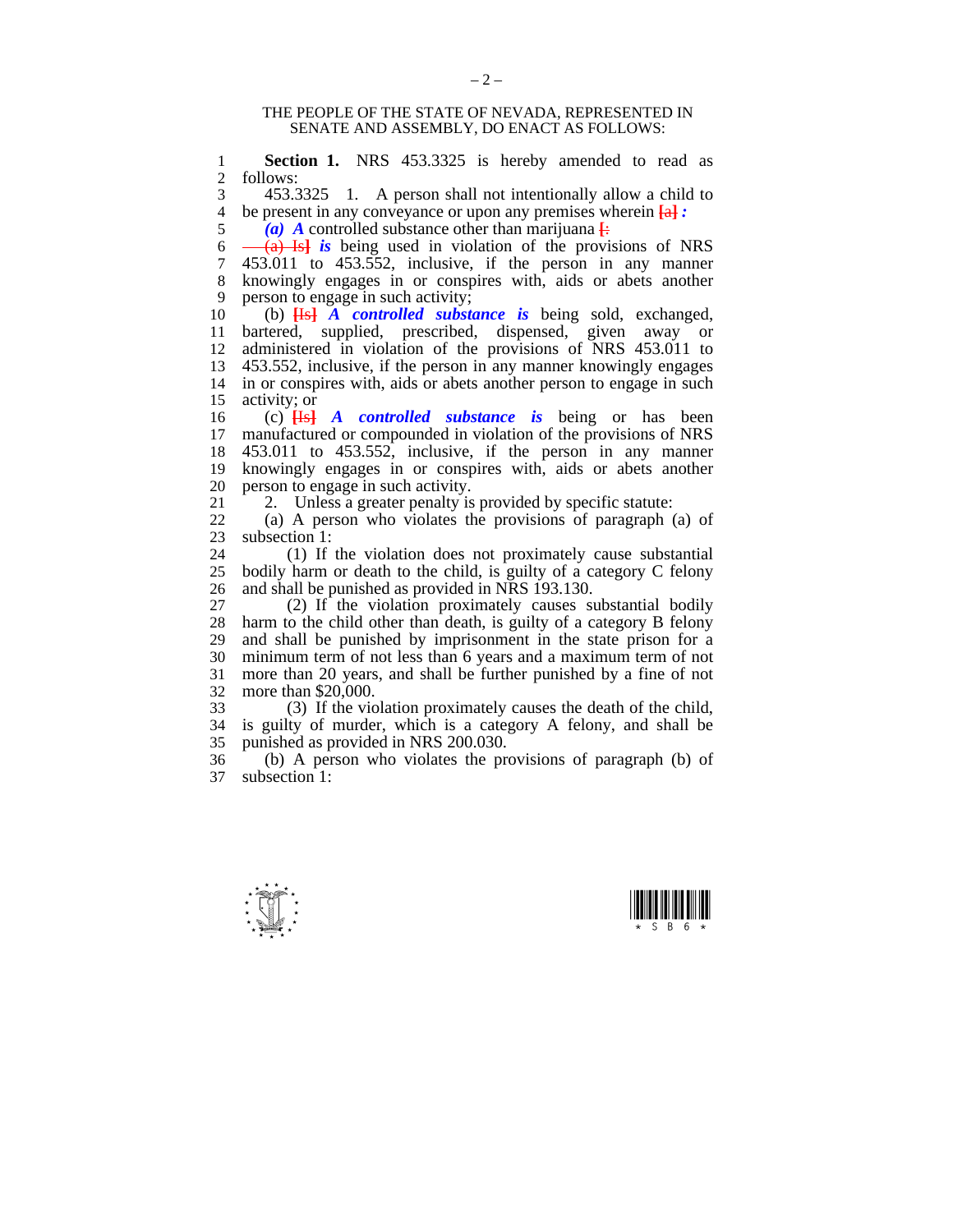1 (1) If the violation does not proximately cause substantial<br>2 bodily harm or death to the child, is guilty of a category B felony bodily harm or death to the child, is guilty of a category B felony 3 and shall be punished by imprisonment in the state prison for a<br>4 minimum term of not less than 3 years and a maximum term of not minimum term of not less than 3 years and a maximum term of not 5 more than 15 years, and shall be further punished by a fine of not 6 more than \$10,000.

7 (2) If the violation proximately causes substantial bodily 8 harm to the child other than death, is guilty of a category B felony 9 and shall be punished by imprisonment in the state prison for a minimum term of not less than 6 years and a maximum term of not 11 more than 20 years, and shall be further punished by a fine of not 12 more than \$20,000.<br>13 (3) If the vice

13 (3) If the violation proximately causes the death of the child, is guilty of murder, which is a category A felony, and shall be 15 punished as provided in NRS 200.030.

16 (c) A person who violates the provisions of paragraph (c) of subsection 1:

18 (1) If the violation does not proximately cause substantial<br>19 bodily harm or death to the child, is guilty of a category B felony bodily harm or death to the child, is guilty of a category B felony 20 and shall be punished by imprisonment in the state prison for a 21 minimum term of not less than 5 years and a maximum term of not 22 more than 20 years, and shall be further punished by a fine of not more than 20 years, and shall be further punished by a fine of not 23 more than \$15,000.

24 (2) If the violation proximately causes substantial bodily<br>25 harm to the child other than death is quilty of a category A felony harm to the child other than death, is guilty of a category A felony 26 and shall be punished by imprisonment in the state prison:

27 (I) For life with the possibility of parole, with eligibility 28 for parole beginning when a minimum of 10 years has been served: for parole beginning when a minimum of 10 years has been served; 29 or

30 (II) For a definite term of 40 years, with eligibility for parole beginning when a minimum of 10 years has been served,

 $32 \rightarrow$  and shall be further punished by a fine of not more than \$50,000.

 $33$  (3) If the violation proximately causes the death of the child,<br> $34$  is guilty of murder which is a category A felony and shall be is guilty of murder, which is a category A felony, and shall be 35 punished as provided in NRS 200.030.

36 3. Except as otherwise provided in NRS 453.3363, the court shall not grant probation to or suspend the sentence of a person 38 convicted pursuant to this section.

39 4. As used in this section:

40 (a) "Child" means a person who is less than 18 years of age.

41 (b) "Conveyance" means any vessel, boat, vehicle, airplane, 42 glider, house trailer, travel trailer, motor home or railroad car, or 43 other means of conveyance.

44